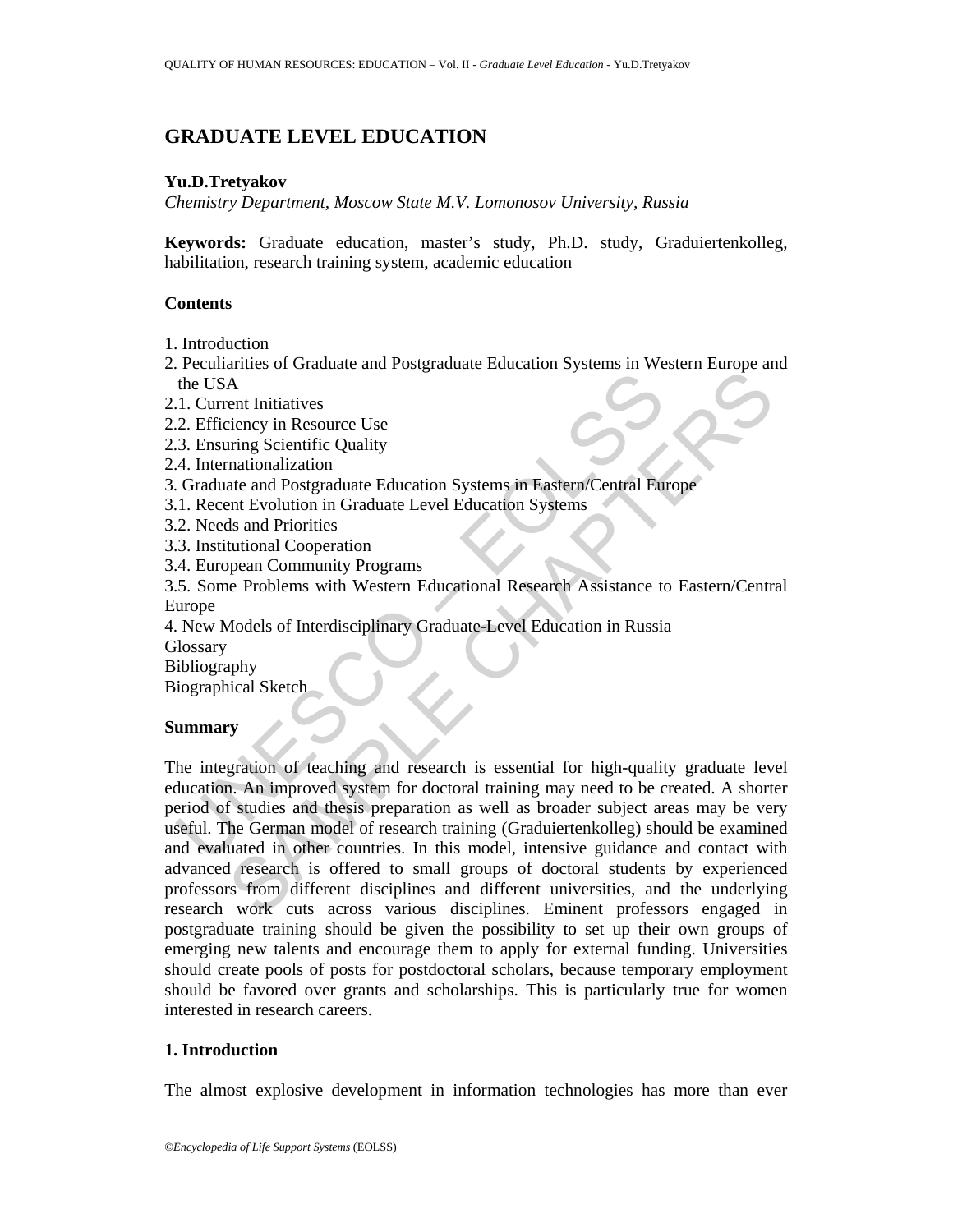before made graduate level education a truly global issue. With the USA the most dominant economic power after World War II, it has not surprisingly been common in many countries in Europe to try to reshape their doctoral training so that the structure of their higher education programs are more like those in America leading to a doctorate (Ph.D.). For quite a while there was a gradual transition in Europe from the Humboldian university tradition towards the Anglo-Saxon model, but so dramatic a change in a historical tradition is not made overnight simply by changing the titles of degrees. Nor is it possible to copy the principles of, for example, a North American Ph.D. training program and superimpose them upon a national higher education structure developed over centuries.

isciplines, is a fruitful way of achieving research training in basic met<br>gighest level. The societies of today require, however, that knowled<br>trests disciplines, between research groups, faculties, universities,<br>tent betw is, is a fruitful way of achieving research training in basie methodologies to the coed. The societies of today require, however, that knowledge be combined event increasingly complete coed increasing the coed increasing c European universities have shown a surprising capacity to survive over centuries and have demonstrated that their basic structure, organized around the various basic disciplines, is a fruitful way of achieving research training in basic methodologies to the highest level. The societies of today require, however, that knowledge be combined across disciplines, between research groups, faculties, universities, and to a greater extent between universities and industry in order to solve increasingly complex problems. Thus, the future research questions and programs require a flexible and dynamic composition of their research training structures with a truly international routing. Several universities are trying to adapt to this changing world, thereby running the risk of destroying or at least weakening what they have historically been very good at.

Today the major problem is not to increase the volume of formalized doctoral training, but rather to ensure that the quality of doctoral training is maintained and strengthened, while at the same time trying to experiment with different types of graduate schools and different forms of inter-university collaboration across borders. Moreover, it is essential that industry-university collaboration in research training is facilitated with due respect to the different cultures operating within these two sectors of modern society.

To avoid a trend towards diminishing quality, it seems appropriate, in addition to Ph.D. training, to focus more on the universities' future role in what is designated postgraduate "professional training" in general.

# **2. Peculiarities of Graduate and Postgraduate Education Systems in Western Europe and the USA**

# **2.1. Current Initiatives**

Most European countries have realized the need for rapid growth in academic personnel with a doctoral degree based on formalized research training. Moreover, the European Commission (E.C.) indicated that about 10% of resources in the proposed V Framework Program were assigned to the horizontal program entitled "Human Resources." This development truly reflects the acknowledgment that the economic growth and technological development of European societies in the foreseeable future will depend on to what extent the member states have a highly competent and academically welltrained generation of young scientists available.

There is little doubt that the driving force behind the rapid increase in the number of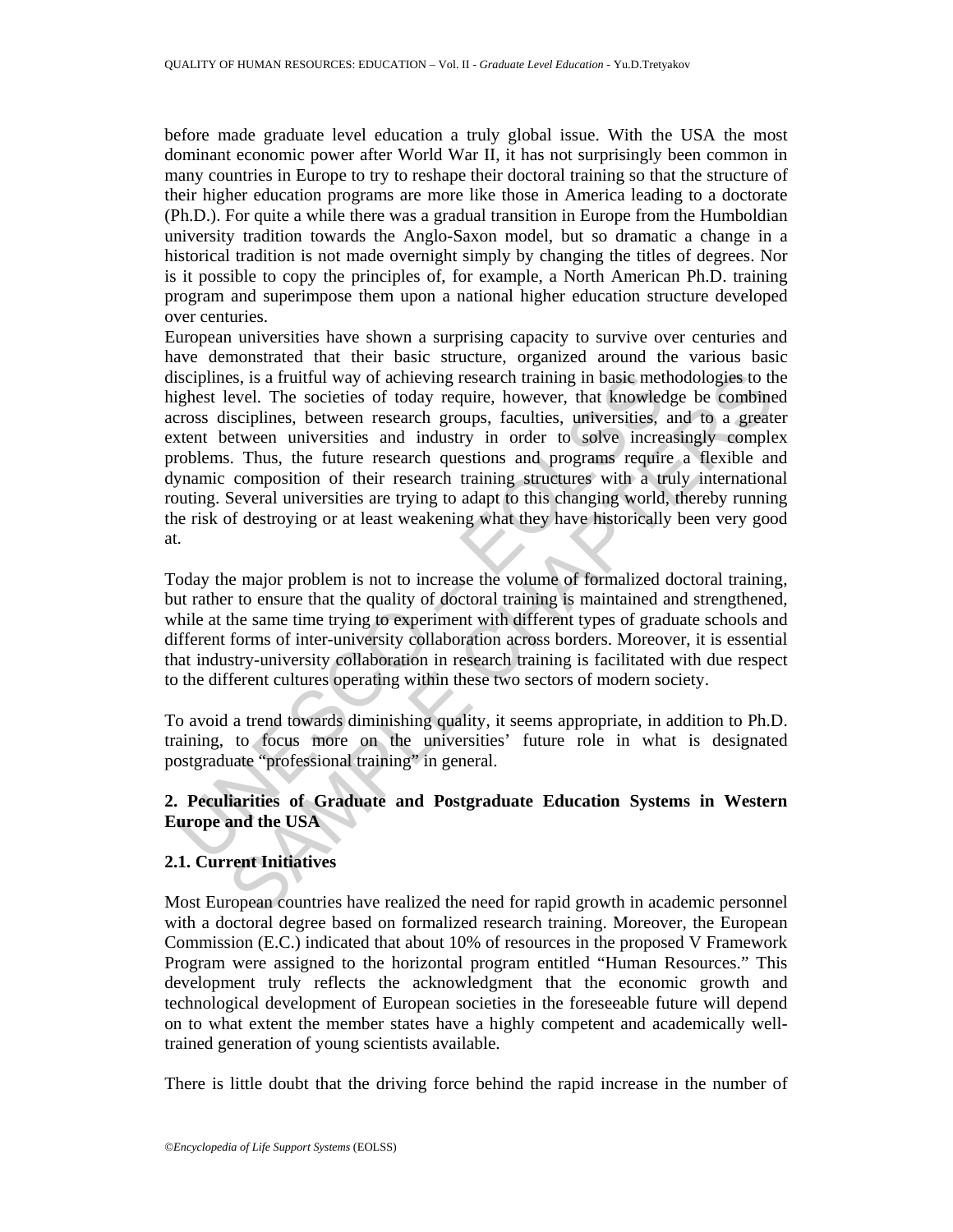Ph.D. students throughout Europe is the gradual increase in competence required when entering a university career. In the Nordic countries, for example, it has become necessary to have a doctoral degree in order to start a permanent career at universities in Norway, Sweden, and Denmark, whereas Finland appears to retain a more flexible situation. Moreover, in Denmark a new career structure has been established for all public research institutes outside the universities. Recruitment for junior research positions at these institutions now requires a Ph.D. The universities are still the predominant patrons of Ph.D. trained personnel, but the need for industry to become involved in research training and recruit staff with a doctoral background is apparent. In the technical sciences in, for example, Denmark about 50% of all Ph.D.s are finding employment in industry. An individual who wishes to pursue a career in industry and industrial research necessarily must have a research training background identical to that required to follow an academic career at a university. Industry is not interested so much in the degree per se as in producing highly qualified, competent, flexible, and mature young people as early on in their life career as possible whom industry can then train and develop. Of course, such training should be done in close collaboration with highly competent research groups, often located at universities, but we shall probably see in the near future a more flexible and dynamic research training structure grow out of the demands and needs of industry.

equired to follow an academic career at a university. Industry is not in<br>the degree per se as in producing highly qualified, competent, flex<br>outing people as early on in their life career as possible whom indust<br>outdevelop The policies today being developed in many European countries have largely been inspired by practices in the United States, and in two distinguishable ways. The first has been the degree structure, with its clearly demarcated spheres of undergraduate and graduate education, the latter divided into a master's phase and then, finally, work towards Ph.D. More recently, it has been the organization of graduate studies in the top American universities that has attracted attention in Europe. The model of the American graduate school has inspired many current initiatives, including those in France and Germany, which are described below.

to follow an academic career at a university. Industry is not interested so muc<br>grope per se as in producing highly qualified, competent, flexible, and matur<br>opple as early on in their life career as possible whom industry It is interesting to recall in this context that American Ph.D. research training was itself a deliberate late nineteenth-century borrowing from Germany. Until the late 1870s, German universities were more or less the only institutions in the world in which training in scientific or scholarly research was available. When American academic institutions began training professional researchers, from the 1870s, they adapted the German practices to their own liberal values in training college teachers. Improvisation and adaptation to existing institutional values were initially stressed. The formal training component of American Ph.D. education, today so much admired in Europe, has its roots in the attempt to assimilate graduate to undergraduate work. The emerging practice of American institutions was by no means uncontroversial. The first graduate students, concerned at the variable quality of the training they received, organized themselves in the 1890s to press for improvement and the regulation of graduate programs. Later eminent scholars such as William James and Thorstein Veblen expressed doubts as to whether serious scholarship and mass education could be reconciled.

Recent American practices, though a source of inspiration, have not been taken over unthinkingly. This can be seen in the way in which different European countries have remodeled the structures of their degrees. In many European countries university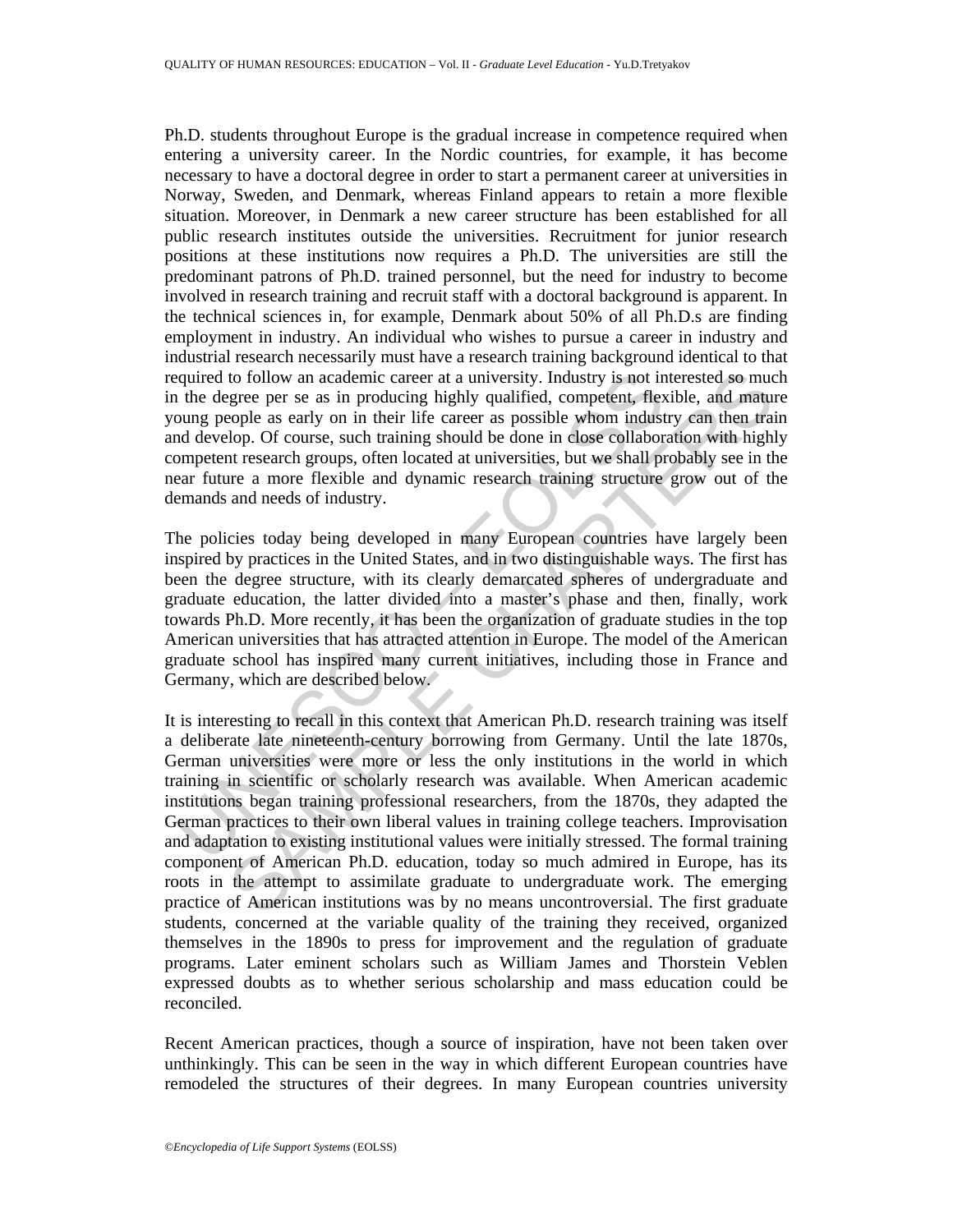education traditionally lasted six or seven years, its termination marked with a degree regarded as comparable to the Anglo-American master's degree. The doctoral dissertation was then prepared in the course of a scientific employment, and was not seen as part of education or training. Many Western European countries have sought to reduce the length of initial study, and to formalize what is not seen as "doctoral training." In the Netherlands this has been done by reducing the time in which students are permitted to earn their first degree (the doctoraal), and by trying to ensure that the doctorate is obtained in four years. Dutch universities continue to offer these two distinct degrees. Other countries have proceeded quite differently. For example, in both Denmark and France a shorter research degree was introduced in parallel to the traditional doctorate. In Denmark this was originally called the "license," but since 1984 it has been called a Ph.D. In both Denmark and France this shorter doctorate has become the doctorate. In Denmark, the long first phase was also divided up, so that a bachelor's degree is now available after three or four years, and a master's degree after five or six. France introduced two kinds of qualifications intermediate between the normal end point of university studies and the doctorate: a professional specialization (Diplôme d'Études Supérieures Spécialisées, or DESS) and a research specialization (Diplôme d'Étude Approfondie, or DEA). The latter was made obligatory for entry to Ph.D. research.

ecome the doctorate. In Denmark, the long first phase was also diviachelor's degree is now available after three or four years, and a mass<br>conclor's degree is now available after three or four years, and a mass<br>or on six. the doctorate. In Denmark, the long first phase was also divided up, so that is degree is now available after three or four years, and a master's degree after streate is degree after the six, trance introduced two kinds of The research training systems of Belgium, France, Germany, and the Netherlands are all in a process of change. In each of the four countries the attempt is being made to adapt deeply rooted attitudes and expectations, long-established organizational forms and traditions, to what now seem to be the experience of efficiency and international competitiveness. In no country is there universal agreement over the decoupling of research training from its traditional academic function, or the organizational consequences of such decoupling. Moreover, differences in attitudes correspond in some measure with distinct disciplinary cultures and labor market circumstances. Some peculiarities of graduate and postgraduate systems are described below, with special emphasis on the French and German experience.

## **2.1.1. France**

The minimum requirement for admission to a university is the baccalauréat, awarded on completion of secondary education. Holders of the baccalauréat can choose from a wide variety of higher education courses of different levels, with different degrees of selection along the way and leading to different interim qualifications. For entry to the prestigious grandes écoles an additional classe preparatoire, leading to a competitive entrance examination, is required. As is well known, France has a highly differentiated higher education system in which the grandes écoles (which until 10 years ago did not prepare graduate students for the doctorate) occupy an important place.

Students complete a general and a more specialized period of higher education, which may be followed by a third period of one year's postgraduate training. There are two quite distinct types of third phase training available: a professional training leading directly to the labor market and offering the DESS and a preparation for research, leading to the DEA. Students wishing to enroll for the DEA must have a maîtrise (master's) degree or an engineer's degree. Students holding a diploma at a comparable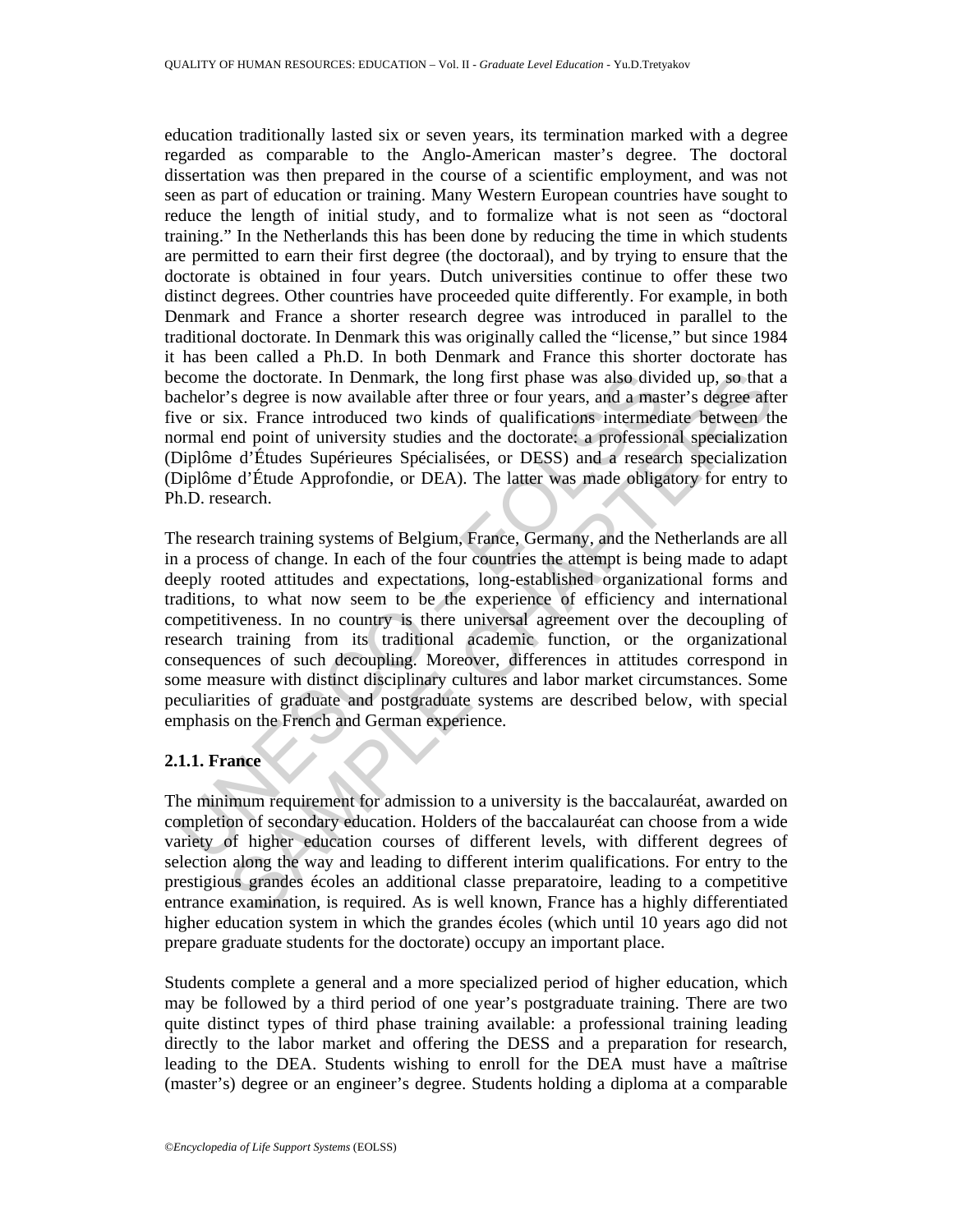level (four or five years of higher education) may also request authorization to enroll. A DEA is a prerequisite for commencement of doctoral research, and the DEA system is seen as the great strength of French postgraduate training. (In exceptional cases this rule may be waived where applicants already have research experience.)

To be able to offer a DEA in a given specialty, a university or grande école (or combination of institutions) must submit a proposal to the Ministry of Education and have its proposal accepted. Applications have to be very detailed, including both quantitative data and presentation of the pedagogic and scientific content of the proposed DEA. Acceptance is for fixed period, usually two or four years. Every two to four years, expert committees appointed by the Minister review the quality and results of the DEA functioning in their fields. The size of individual DEA (which might be compared to master's programs in the USA) varies enormously: some have as many as 150 students, others as few as five. Students accepted for a DEA are eligible for scholarship (about F 900 per month in late 1999).

To be eligible for a doctoral course, students must already have a DEA, which provides an introduction to research methods as well as further theoretical preparation. Approximately 40% of DEA holders in fact go on to a Ph.D., a figure regarded as problematically low. The recommended time for preparation of a doctorate is from two to four years.

of students, others as few as five USA) varies enormously; some<br>50 students, others as few as five. Students accepted for a DEA<br>cholarship (about F 900 per month in late 1999).<br>0 be eligible for a doctoral course, students d to master's programs in the USA) varies enormously; some have as many a<br>lents, others as few as five. Students accepted for a DEA are eligible for<br>thip (about F 900 per month in hat 1999).<br>gible for a doctoral course, st In 1984, as a part of a reform of postgraduate research training designed to give the French doctorate more international appeal, the following measures were introduced. Universities would henceforth have the right to award doctorates themselves in their own name (instead of their being awarded on behalf of a State body). Universities were required to group their DEA/doctorate and DESS programs to relate their postgraduate teaching and research orientations and expertise. In particular, only where an adequate groupe de formation doctorale existed would a university be allowed to offer the DEA. Such a groupe might well involve research teams not formally part of the university (e.g. Centre National de la Recherche Scientifique [CNRS] laboratories): the essential thing was to ensure an adequate research environment. In addition, new regulations also established that to be eligible to supervise doctoral research, scientists must be officially regarded as equipped for this responsibility: they must have the habilitation à diriger la recherche. (Unlike the German Habilitation, this was not made dependent upon the preparation of new dissertation. The idea was that candidates' scholarly/scientific work would be examined on behalf of/by a special board established at the institutional level.) Students beginning work on their doctorates are now eligible for a number of scholarships. Unlike the scholarships available to DEA students, however, doctoral scholarships are not provided through normal educational channels. Research scholarships (worth around F 7000 per month in late 1999) are made available principally by the Ministry of Research. It is important to note that scholarships are allocated to university departments or programs (equipes d'accueil) in which the research is carried out. The Direction de la Recherche et des Études Doctorales of the Ministry of Education enters into an agreement with the specific equipes d'accueil. Quotas can thus be used as an indirect form of labor planning (with numbers highly biased towards the hard sciences) as well as means of quality control (through revising quotas). Hitherto, scholarships have typically been awarded for two years, but this is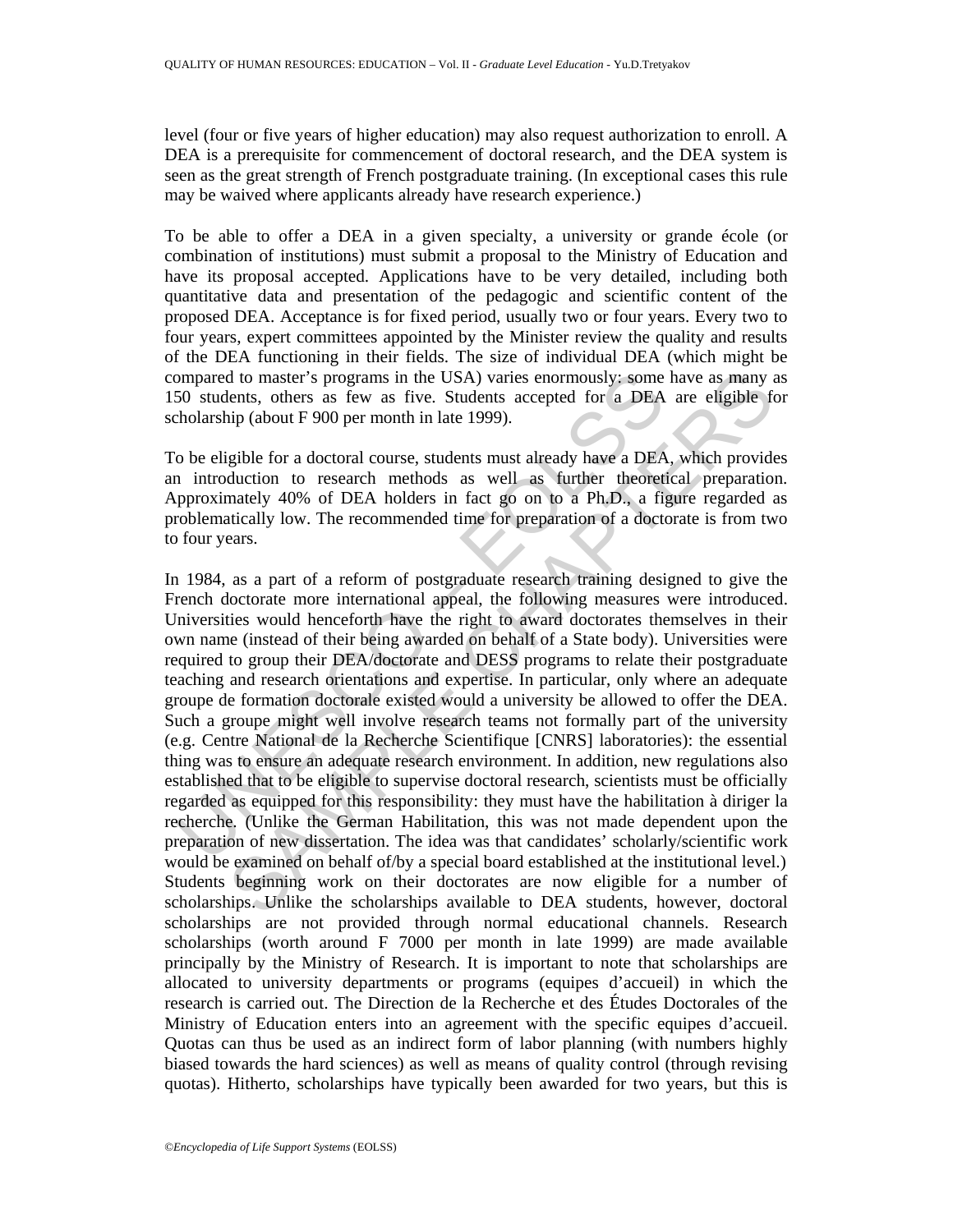gradually being increased to three years. Scholarship holders may supplement their incomes by securing additional appointment as university teaching assistants, within a competitive scheme operated by the Ministry of Education. Teaching duties are typically one-third of the duties of a normal staff member. It is up to the head of the department or program to award scholarships to individual candidates.

As is well known, the CNRS plays a major role in French sciences. Since CNRS laboratories often have a multidisciplinary approach rare in the universities, there is a certain complementarity, and in the natural sciences at least CNRS and university groups are often highly integrated. It is very common in these fields for junior research employees to be preparing their doctorates. In this way, the CNRS also plays a major role in the support of doctoral training. Other research institutions, such as the Institut National de la Recherche Agronomique (INRA, the French Institute for Agronomy Research), and the Institut National de la Santé et de la Recherche Médicale (INSERM, the French Institute of Health and Medical Research), play a similar though more limited role. In many cases, a directeur de la recherche or a directeur de thèse (research director or supervisor) at a non-university research institute will also hold a university appointment. The work preceding the writing of a thesis can therefore be done at various research institutes, though the thesis must ultimately be defined in a university. About 6000 theses are submitted each year in France; the preparatory work for about 500 of these is done outside the university. The average number of theses submitted from a DEA has typically been about five, and this is regarded as unacceptably low.

ational de la Recherche Agronomique (INRA, the French Institutesearch), and the Institut National de la Santé et de la Recherche Médien efferench Institute of Health and Medical Research), play a similare inferenche mirite de la Recherche Agronomique (INRA, the French Institute for Agronom<br>
c), and the institut National de la Santé et de la Recherche Médicale (INSERNo.)<br>
ch ch Institute of Health and Medical Research), play a similar though Écoles doctorales (doctoral schools): Although the existing system, and particularly its grounding in the DEA, is seen as successful, a number of problems exist with subsequent doctoral training. Some of these are specific to certain disciplines. For example, in fields like computing and management, it is felt that too few of the best students stay on to work for their doctorates. By contrast, in law and medicine the volume and quality of university research is felt to be problematic. Finally, the rate of completion, especially in social sciences and humanities, is again extremely low (though this is felt to be partly attributable to the high share of foreign students, many of whom return home without completing their theses). Recent proposals to establish doctoral schools have been motivated by a number of related concerns. One, reflecting in part pressure from industry, was a commitment on the part of government to double the number of doctorate holders within five years. This resulted in a rapid growth in the number of scholarships being made available. There is also concern at the quality of the training: the lack of supervision and formal instruction, and the lack of formal seminars in which research students participate.

In September 1990, inviting universities to submit proposals for DEA for the years after 1991, the Ministry of Education referred to the development of écoles doctorales to provide more structure for research training. Universities were invited to consider grouping together their research and teaching units working in an established discipline or on a common theme. Such doctoral schools would have to have a different structure than a DEA for, whilst a DEA could in principle involve various collaborating institutions, a doctoral school would be based in a given institution. Collaboration would in any event be limited to physically proximate institutions. Universities were told that DEA proposals formulated "in the spirit of the doctoral school concept" would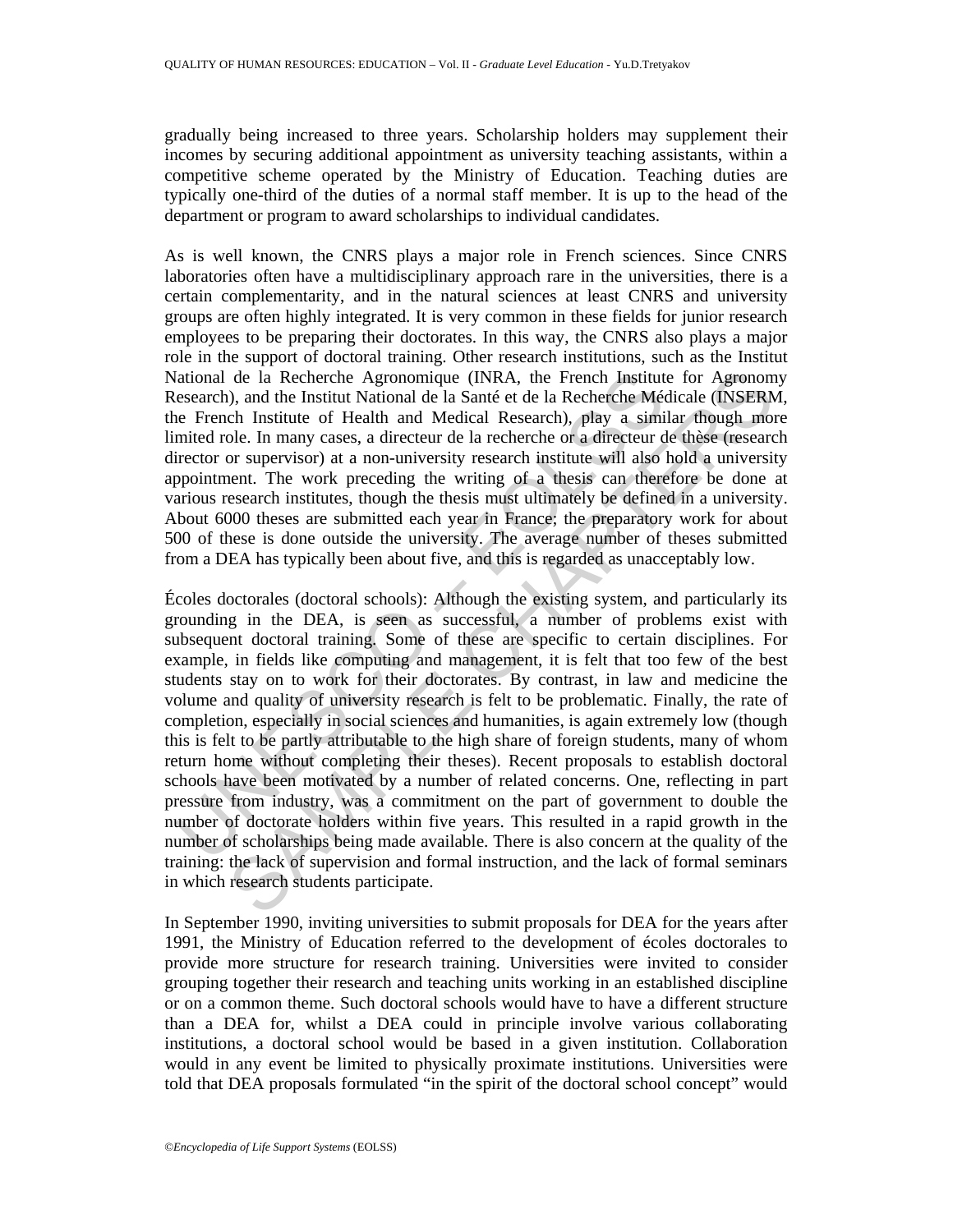receive financial advantage.

The main goal of the new schools would be to coordinate the efforts of research teams working in the same discipline, to improve the quality of supervision, to raise competition within and between universities, and to compensate for the excessive specialization of a typical Ph.D. Thus students working in a unit associated with one DEA would have access to courses given in their university but in a different DEA, through the medium of the school.

A recent report recommended a rather liberal definition for the école doctorale. A special accreditation committee should decide upon each application to establish a school. The minimum number of doctoral students required at an école doctorale was estimated to be 40 (guided by at least 10 senior researchers). It should remain possible to train doctoral students without participating in école doctorale.

Discussion on how the new schools are to be structured continues. There are seen to be two possibilities. One would be to group DEA in a single institution into a small number of doctoral schools. A second possibility would be to simulate integration between DEA working in the same field, and located reasonably near to each other.

## **2.1.2. Germany**

stimated to be 40 (guided by at least 10 senior researchers). It should<br>train doctoral students without participating in école doctorale.<br>
viscussion on how the new schools are to be structured continues. The<br>
vo possibili d to be 40 (guided by at least 10 senior researchers). It should remain possible coctoral students without participating in école doctorale.<br>
Solution and the or group DEA in a single institution into a small number is<br>
ib Traditional Germany university education, in which many years of study were divided between various universities and terminated only by the doctoral degree, is long gone. Today, the formal duration of study for the diploma is eight to nine semesters, or four to four-and-a-half years: in reality students typically take six or seven years. As in France, growing numbers of postgraduate specialization courses were established in German universities in the 1990s. There are now about 500. Permission to begin a new Aufbaustudium (graduate course) or other similar course has to be obtained from the responsible Land Ministry of Education. As in France, this growth has been fuelled both by labor market factors and institutional interests. According to one commentator, German students may be inclined to use postgraduate courses as a "parking place": awaiting an academic opening of another kind (for example, in professional training). Perhaps most fundamentally, one must refer to the continuing failure of attempts to reduce the length of (undergraduate) studies. In a climate in which efficiency and success rates as a proof thereof are emphasized, it made sense to postpone more complex elements of the degree (specialized study, interdisciplinary project work, and preparation for complex professional tasks) to a postgraduate phase.

Only universities (Universitäten, Technische Universitäten, Technische Hochschulen, and Gesamthochschulen) are entitled to award doctorates, with each faculty responsible for its own detailed regulations. The average age at which doctorates are obtained is 31.5 years. The percentage of graduates going on to obtain doctorates varies from under 10% (in theology, psychology, education, law, and economics, for example) to well over 50% (chemistry, medicine).

Work towards a doctorate in Germany is generally not organized as postgraduate education: there are few, if any, course requirements. For the most part, doctoral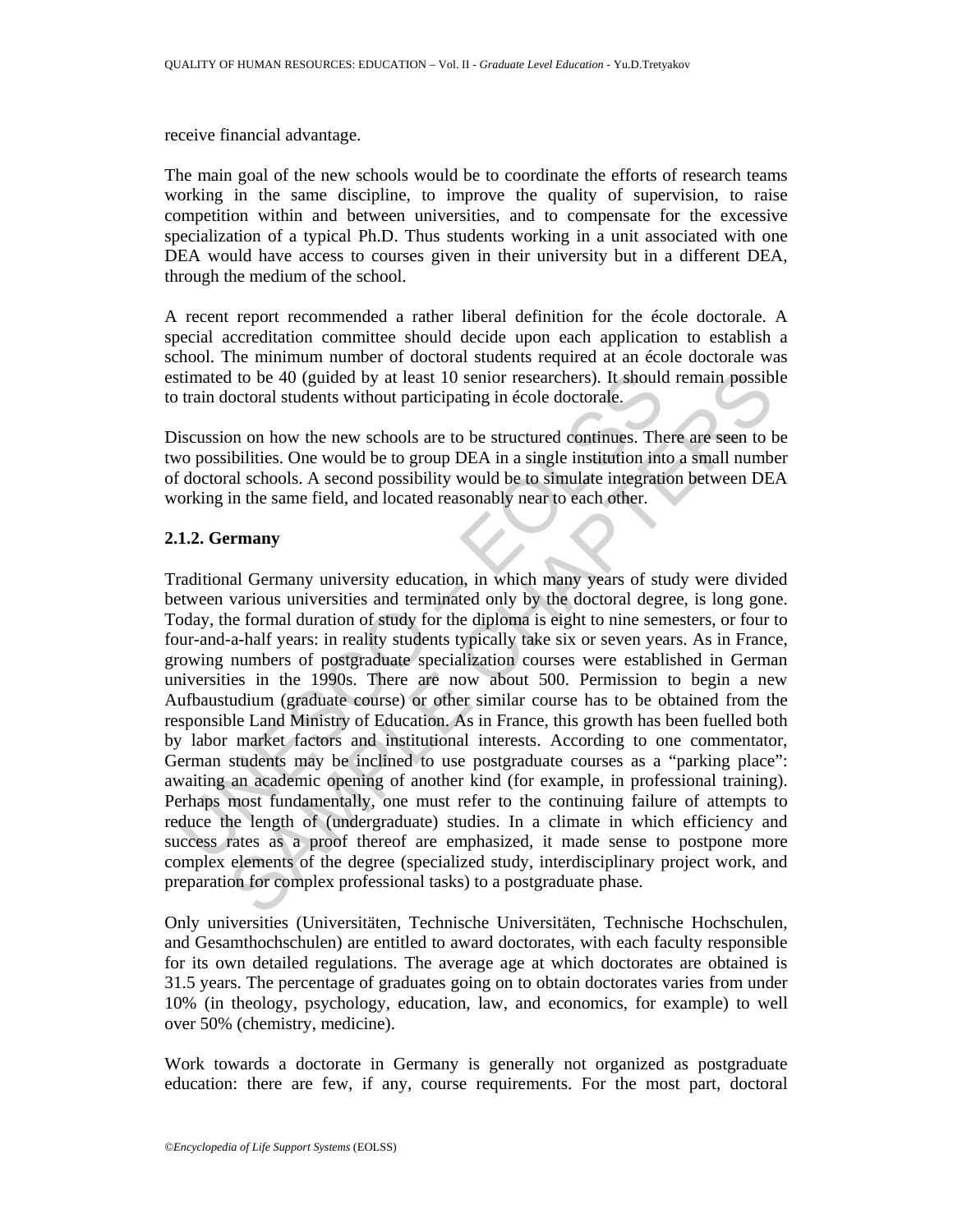research is funded through one or other kind of university appointment entailing teaching or research services and not specifically intended for support of research training. Appointment as a wissenschaftliche Angestelte (scientific employee) may be on the basis of a university position or alternatively it may be based on external research funds (Drittmittel). Such a post may be held for up to five years, within which time the Ph.D. dissertation is to be written. A minority receives fellowships from programs funded by regional governments. A study conducted between 1983 and 1985 and based on interviews carried out in five academic institutions suggests that, in general, funding on the basis of university employment was viewed by most as the ideal. Fellowships, interviewees felt, did not last long enough and the funding levels were too low. The majority had obtained their employment through a professor they knew (a situation some commentators have seen as leading to excessively dependent relationships, and to "cliques and provincialism"). It does not appear that employment income of this sort is more available to male than female trainees, or (reflecting the supply of external funds) more to those working in the natural sciences than to those in the humanities. On the whole, academic opinion in Germany nevertheless tends to favor this mode of support above fellowship schemes. It is often stressed that university employment is integrative: it counters isolation.

cliques and provincialism"). It does not appear that employment inco<br>ore available to male than female trainees, or (reflecting the supply<br>porter to those working in the natural sciences than to those in the hu<br>hole, acade and provincialism"). It does not appear that employment income of this sort aliable to male than fenale traines, or (reflecting the supply of external funds<br>those working in the natural sciences than to those in the humani Young scientists appointed by professors to posts funded by the department seem to have no problem of isolation. They necessarily play an active role in the teaching and research activities associated with the Chair. For those funded from external sources, matters may be different. Employment on external funds usually involves working on a theme, possibly within a larger project, which subsequently becomes the subject of their dissertation. Whilst integration into an intellectual and organizational context can take place through such broader research projects, much depends on the specific research environment. A large externally supported research program (for example, Sonderforschungsbereiche (special research areas) supported by the Deutsche Forschungsgemeinschaft (German Research Council), or DFG) provides a very different environment from that a lone researcher may endure. Isolation is generally a problem of trainees in the social sciences and the humanities.

The study referred to above suggests that the average time elapsing between completion of the first degree and receipt of the doctorate (Promotionsdauer) is 5.2 years (of which 4.1 years' full-time work are on average necessary for the thesis itself). A correlation is suggested between frequency of contacts with supervisors and the time needed to prepare the dissertation. Unsurprisingly, the less the supervision received (and about half the trainees see their supervisors once in three months, at most), the greater the dissatisfaction. On the other hand, much of the dissatisfaction uncovered in the study had to do with external matters: family, employment. Many trainees were fearful regarding their future. Even though many (about half) thought principally in terms of a job outside the university, many were afraid of unemployment.

After promotion, employment as a Hochschulassistent (university assistant) is possible for a period of up to 2 x 3 years. In this period the Habilitation (thesis essential for ultimate appointment to a professional post) has to be prepared.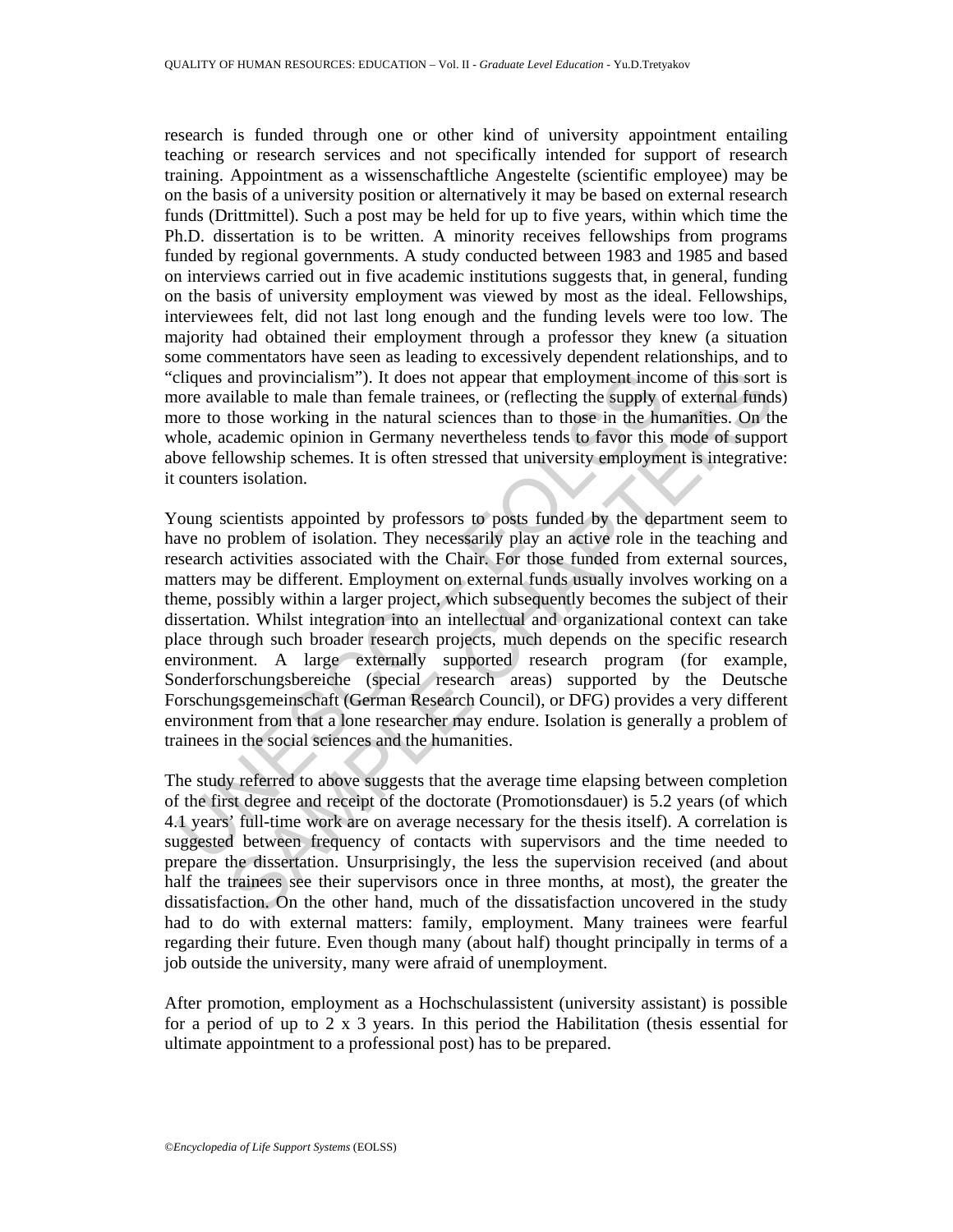- - -

# TO ACCESS ALL THE **28PAGES** OF THIS CHAPTER, Visi[t: http://www.eolss.net/Eolss-sampleAllChapter.aspx](https://www.eolss.net/ebooklib/sc_cart.aspx?File=E1-12-03-05)

#### **Bibliography**

Daxner M. (1997). Teaching and research: what balance for the universities of the twenty-first century? Higher Education in Europe 22, 43–49. [This is an attempt to find proper indicators for creating a dynamic balance of teaching, study, research, and services in any university.]

Francowicz M. (1997). Research Training in Poland and Doctorial Studies (Council of Europe Publication DECS-HE 97/83), 10 pp. Strasbourg: Council of Europe. [This is a contribution to the Seminar on Research Training, held in Bonn, Germany, November 16, 1997.]

Hochschulrektorenkonferenz (1996). Doctoral Studies, 34 pp. Bonn: Hochschulrektorenkonferenz. [This is a resolution of the 179th plenary session of the Conference of Rectors and Presidents of Universities in the Federal Republic of Germany, held in July 1996.]

Hussung G. (1997). The Origins of the Model of Graduate Colleges in Germany (Council of Europe Publication DECS-HE 97/108), 9 pp. Strasbourg: Council of Europe. [This is a contribution to the Seminar on Research Training, held in Bonn, Germany, November 16, 1997.]

igher Education in Europe 22, 43–49. [This is an attempt to find proper indicentation and Direction and Direction and Direction Burdetin Statement Consists Carolination DECS-HE 97/83), 10 pp. Strashourg: Council of Europe. diance of teaching, study, research, and services in any university.<br>
2 M. (1997). Research Training in Poland and Doctorial Studies (Coincil of Europe DECS-HE 97/83), 10 pp. Strasbourg: Council of Europe. This is a contri Netherlands Ministry of Education and Science (1991). Postgraduate Research Training today: Emerging Structures for a Changing Europe: Report of the Temporary International Consultative Committee on New Organisational Forms of Graduate Research Training, 116 pp. The Hague: the Ministry. [This report summarizes the state of postgraduate research training in Europe in the early 1990s.]

Shukshunov V.E. (1997). New Role, Place and Mission of Education in the 21st Century. Moscow: Nauka. [in Russian.] [This useful text provides further details on new models of interdisciplinary graduate-level education in Russia.]

Szymónski M. and Guzik I, eds. (1997). Research at Central and East European Universities (Proceedings of Conference, Kraków, Poland, June 12–15, 1997), 272 pp. Kraków, Poland: Jagiellonian University Press. [This is a set of contributions to the international conference initiated and sponsored by the Swedish Council for Planning and Coordination of Research at Jagiellonian University.]

Tretyakov Yu.D. (2001). Perspectives of materials education development in Russia for the new century. MRS Bulletin 26(11), 928–930. [This article offers in greater depth information on new models of interdisciplinary graduate-level education in Russia.]

#### **Biographical Sketch**

**Yu.D. Tretyakov** was born on October 4, 1931, in Rostov on the Don River in Russia. He graduated from Rostov State University with an M.Sc. in 1954 and gained a Ph.D. (1958) and a D.Sc. (1965) from Lomonosov Moscow State University. He has held the positions of research chemist, lecturer, professor, and laboratory head at Lomonosov Moscow State University. He became head of the Inorganic Chemistry Division in 1988, dean of the Higher School of Materials Science in 1991 at the same university, and director of the Laboratory of Chemical Synergistics (Kurnakov Institute of Russian Academy of Sciences) in 1994.

Dr. Tretyakov is a Corresponding Member (1984) and a Full Member (1987) of the USSR (now Russian)